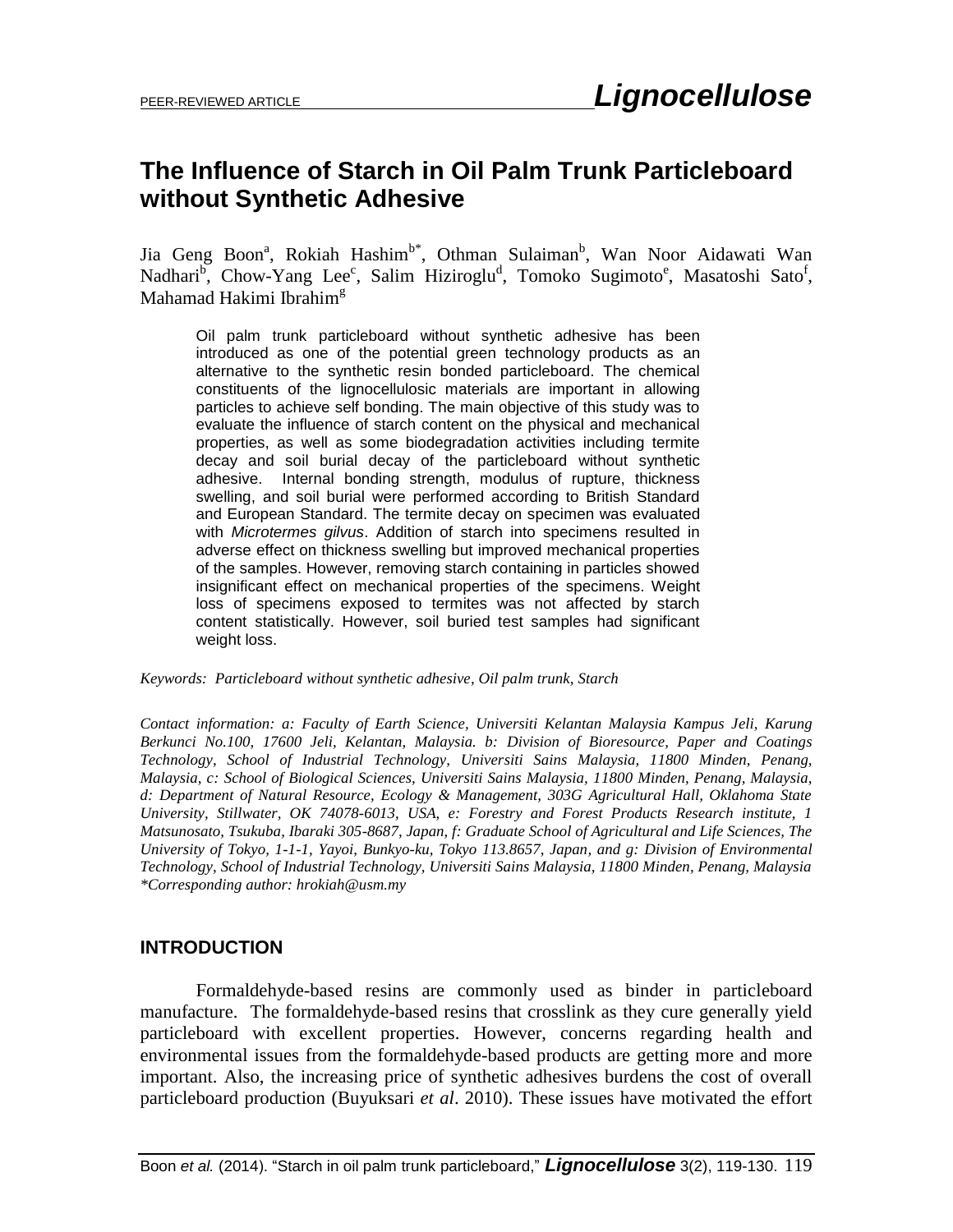to seek alternatives, and particleboard without synthetic adhesive is one of the potential approaches. Particleboard without synthetic adhesive is the lignocellulosic-based panel where the lignocellulosic materials are bonded together without using synthetic adhesives (Anglès *et al*. 2001). Processing parameters of making particleboard without synthetic adhesive, including appropriate hot pressing conditions and the type of lignocellulosic material, are able to trigger the reaction of the chemical constituents contained in the lignocellulosic itself, and together with the fibre crosslinking, to achieve the self bonding between particles (Hashim *et al*. 2011).

Starch has been proposed as being one of the potential chemical constituents in promoting lignocellulosic particles to achieve self bonding (Hashim *et al*. 2011). Starch is a carbohydrate polymer consisting of glucose units, which makes it similar to cellulose. However, one of the differences between cellulose and starch is that starch can dissolve in warm water to turn into paste form. Starch is commonly used as glue for household application, and it is also used as an adhesive in papermaking industries. Starch and its derivatives are also employed as raw materials in synthetic resins production (Onusseit, 1993). With such adhesion properties, starch could potentially act as a natural binder to promote the bonding between particles.

In a previous study, oil palm trunk showed great potential as a lignocellulosic material to produce particleboard without synthetic adhesive (Hashim *et al.* 2001). Particleboard without synthetic adhesive made from oil palm trunk also showed promising mechanical properties (Hashim *et al*. 2011). Some studies of the influence on oil palm trunk particleboard without synthetic adhesive including the parameter process and particles geometry have been carried out in the past (Hashim *et al*. 2010; Boon *et al*. 2013). The influence from the age of oil palm and the effect of adding sugar to the particleboard without synthetic adhesive was reported in Lamaming *et al.* (2014). However, there is still little information regarding the influence of starch on properties of particleboard without synthetic adhesive. According to some studies, the yield of starch in oil palm trunk is promising (Mohd Noor *et al*. 1999; H'ng *et al*. 2011). Thus, the objective of this study was to investigate the function of starch in particleboard without synthetic adhesive made from oil palm trunk. The influence of starch on the physical properties, mechanical properties and some biodegradation activities of the specimens were investigated. Native tapioca starch was used as adding starch to specimens to evaluate the influence of starch on specimens of starch level above origin starch containing in oil palm trunk.

#### **EXPERIMENTAL**

#### **Particles Preparation**

Oil palm trunk harvested from FELCRA Kampung Gajah Perak, Malaysia was chipped into coarse particles and ground with a grinder to the size that passes through a 2 mm sieve. Three different types of particles were produced. These three type particles were acid pretreated particles, starch add-on particles, and particles without further treatment/add-on. Acid pretreatment was introduced to remove the starch containing in the oil palm trunk particles. Acid pretreatment was performed with 0.8% sulphuric acid at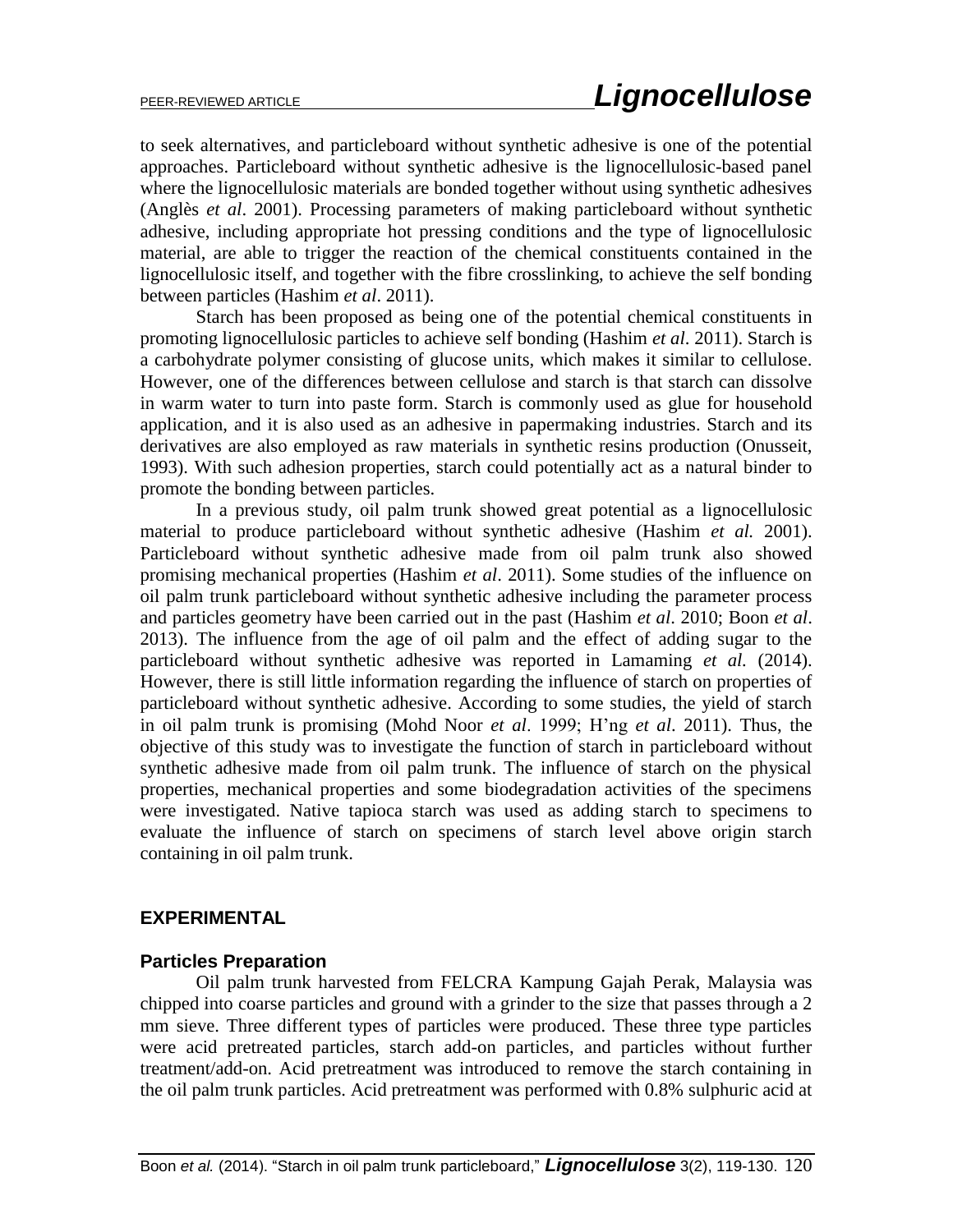ratio of 1g process was followed by autoclave at 121 °C for 30 min and 60 min. Starch add-on particles were performed by using 3% and 5% (w/w, oven dried weight) food grade tapioca starch blended with oil palm trunk particles. All three type particles were air dried to approximately 10% moisture content.

# **Chemical Constituent**

Untreated oil palm trunk particles and particles that had undergone acid pretreatment were ground and sieved with 40 mesh size. Sample preparation was performed according to TAPPI T 264 cm-97 (1997). Extractives composition was conducted according to TAPPI T 204 cm-97 (1997). Holocellulose composition was carried out based on method of Wise *et al.* (1946). Cellulose composition was determined by dissolving hemicelluloses with 17.5% sodium hydroxide. Hemicelluloses composition was also determined by weight reduction of cellulose composition from holocellulose. Additionally lignin composition was measured according to TAPPI T 222 om-02 (2002).

Starch was extracted, and the yield was determined according to method conducted by H'ng *et al.* (2011). Oil palm particles were soaked in 0.2% sodium metabisulfite solution at room temperature for 72 h. The slurry was filtered and the residue was washed with distilled water. The residue was then centrifuged to separate starch–protein mixture. The starch content of the sediment was measured using UV spectrophotometer at wavelength 650 nm.

# **Starch Characterization**

Carbon, hydrogen, sulphur, and nitrogen contents of the starch were determined using Perkin Elmer 2400 Series II CHN elemental Analyzer. The percentage of oxygen containing in starch was estimated by subtracting amount of carbon, hydrogen, sulphur and nitrogen from 100% (Mansouri *et al*. 2006). The ash content of tapioca starch was also determined gravimetrically with approximately 1 g starch sample calcined in a furnace at the temperature of 575 °C for 3h (Mansouri *et al*. 2006).

The differential scanning analyses was carried out in nitrogenous atmosphere from 50 °C to 200 °C at the heating rate of 10 °C/min. The thermal gravimetric analysis was also performed in nitrogenous atmosphere from 50 °C to 800 °C at the heating rate of  $20^{\circ}$ C/min.

# **Particleboard without Synthetic Adhesive Manufacture**

The untreated particles, particles that had undergone acid pretreatment, and particles with starch add-on were used to form mats with targeted density of 0.60 g  $cm^{-3}$ at a thickness of 0.5 cm, by hot pressing using a temperature of 200  $\degree$ C for 20 min at a pressure of 10 MPa, respectively (Boon *et al*. 2013). Each type of particles produced particleboard without synthetic adhesive in triplicates. Particleboards without synthetic adhesive were conditioned at  $20 + 2$  °C and  $65 + 5%$  relative humidity before proceeding with further evaluation. Thickness swelling was determined in accordance with EN 317 (1993). Internal bond strength and modulus of rupture were conducted according to EN 319 (1993) and EN 310 (1993) respectively.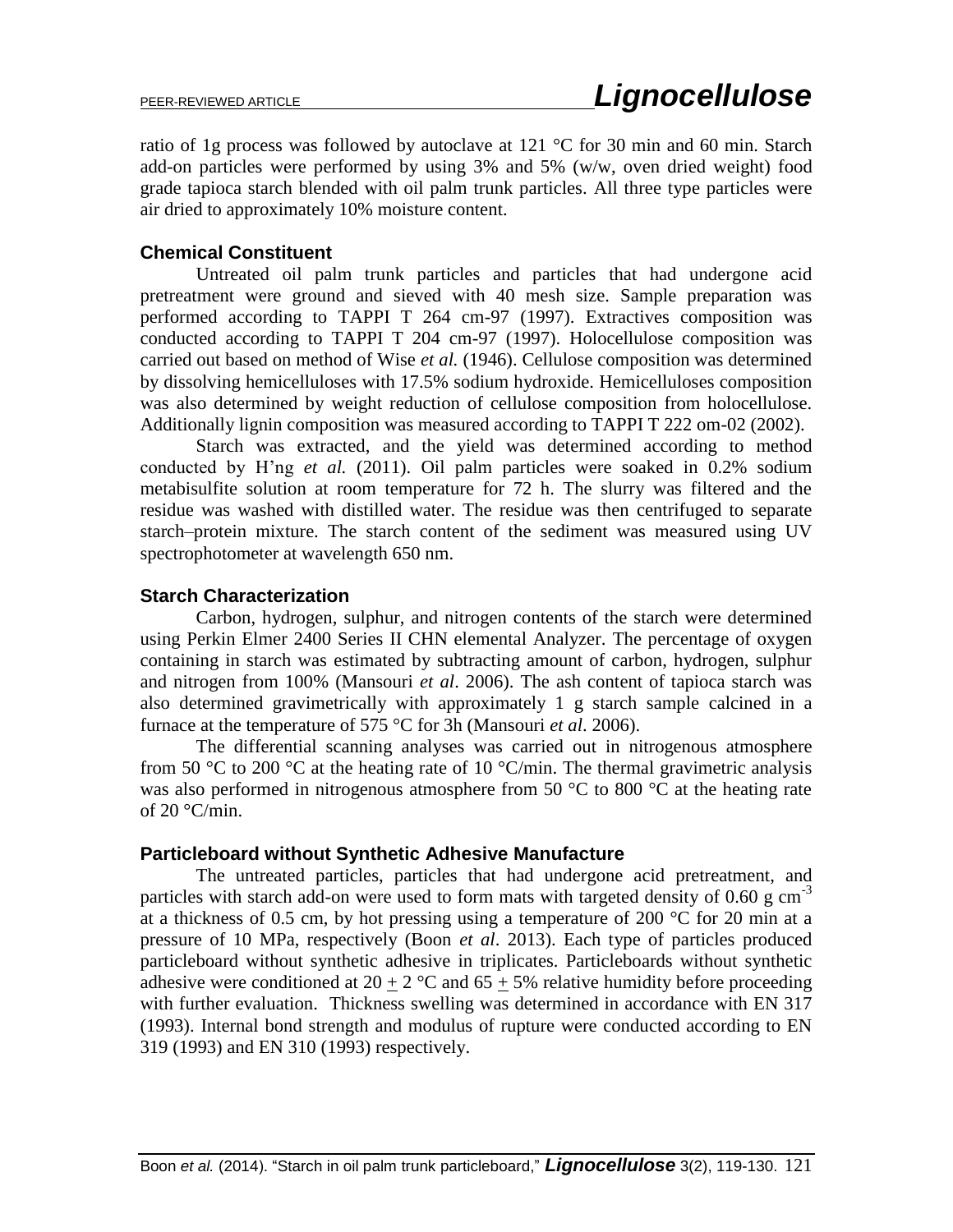#### **Termite Deterioration of the Samples**

The termite test was performed according to ASTM D3354-74 (1999). Fine sea sand was washed and sieved with 0.42 mm mesh and oven dried. The dried sand was mixed with drinking water at a ratio of 3 parts of sand to 1 part of water by weight, and distributed evenly in a 30 cm x 25cm x 20 cm polyethylene container with good air circulation. The specimens with size of 2 cm x 1 cm x 0.5 cm at triplicates were oven dried and weighed and randomly placed into a testing arena with label. The *Macrotermes gilvus* were collected from infested wood at in Kedah, Malaysia. Termites were sorted into the test arena, with a total of 1000 workers and 50 soldiers. The test arena was left in a place that was protected from light for 30 days. After 30 days, specimens were collected, cleaned, and oven dried, and the weight loss of each samples was determined.

#### **Soil Burial Test of the Samples**

The soil burial test was conducted according to BS 1982-2 (1990) with modifications. Samples of dimension of 10 cm x 1 cm x 0.5 cm were oven dried, and their weight were recorded. The soil burial test was carried in laboratory. Soil was filled into 60 cm x 30 cm x 45 cm aquarium with 50 % volume occupied. The specimens were labeled and randomly buried with 8 cm deep into test arena for 8 weeks. The samples were then collected, carefully cleaned, oven dried and weighed, to determine their weight loss.

#### **Scanning Electron Microscopy**

The particleboard without synthetic adhesive specimen was cut into about 0.5 cm by 0.5 cm cross sections. All samples were gold sputtered using sputter coater model Polaron SC 515 +20 nm. The specimens micrograph image were taken with LEO Supra 50 Vp field emission scanning electron microscope (FESEM)

#### **Statistical Analysis**

The results were performed with statistical test, all result were expressed as mean + SD. The comparison of mean was evaluated with Tukey HSD.

#### **RESULTS AND DISCUSSION**

#### **Chemical Constituents of Oil Palm Trunk Particles**

Table 1 displays the chemical constituents of untreated and acid pretreated oil palm trunk particles.

| Table 1. Chemical Composition of Oil Palm Trunk Samples with and without Acid |  |  |
|-------------------------------------------------------------------------------|--|--|
| Pretreatment                                                                  |  |  |

|              | Extractives | Alphacellulose | Hemicelluloses | Lignin (%) | Starch (%) |
|--------------|-------------|----------------|----------------|------------|------------|
|              | (9/0)       | (9/6)          | (9/0)          |            |            |
| <b>Blank</b> | 14.51       | 41.55          | 22.11          | 18.87      | 11.56      |
| 30 min       | 11.03       | 51.39          | 18.12          | 17.43      | 9.63       |
| 60 min       | 10.4        | 54.59          | 15.64          | 15.31      | 3.7        |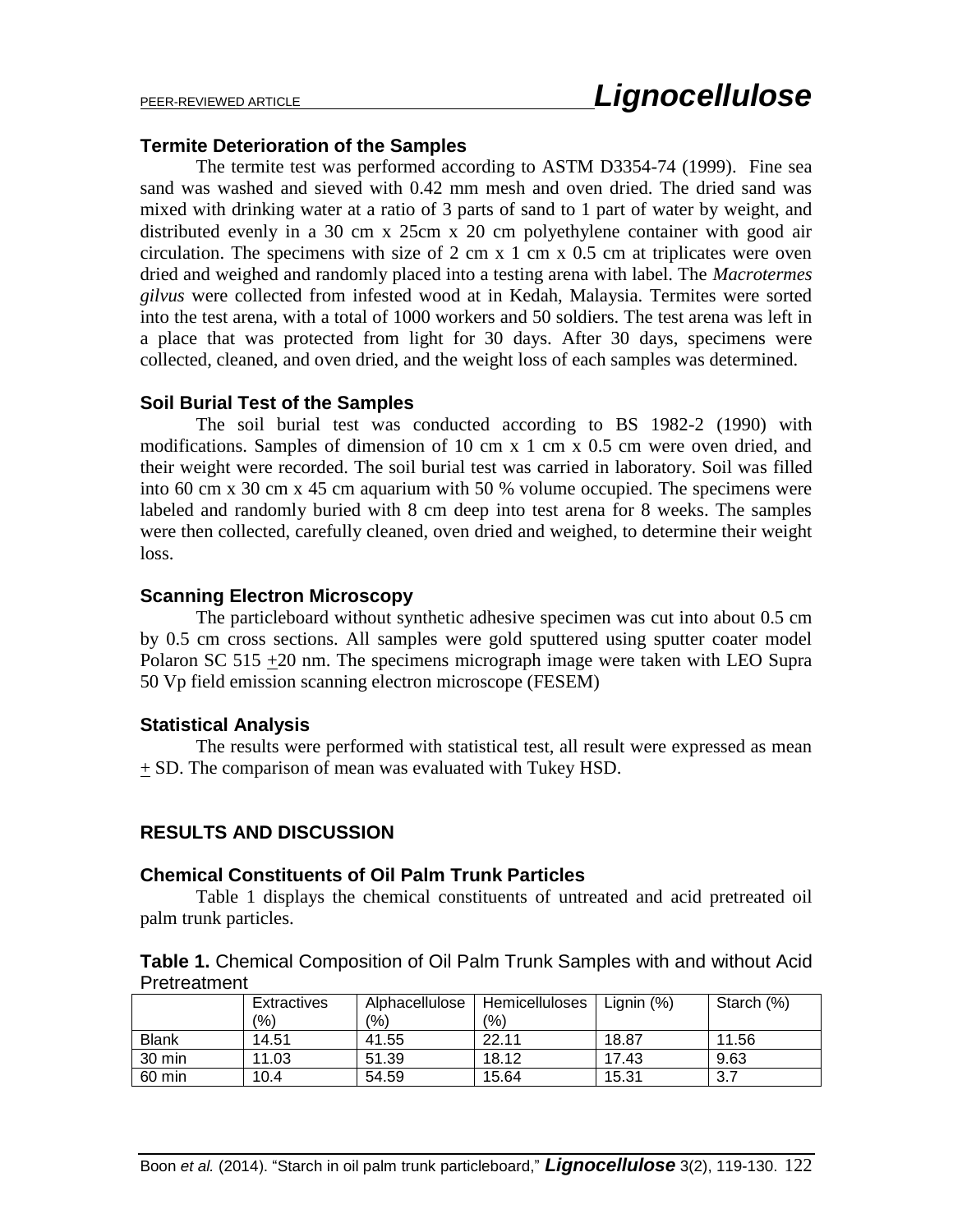# PEER-REVIEWED ARTICLE *Lignocellulose*

Based on the findings, the increase of the treatment duration decreased the amount of starch compounds. The amount of starch was reduced to 3.7% after 60 min of acid pretreatment. The attempts of producing oil palm particles with acid pretreatment beyond 60 min was carried out in preliminary work, and it resulted in severe degradation of the lignocellulosic material. As illustrated in Fig. 1, the blank specimens had large amounts of starch granule inside the pit.



**Fig 1.** Scanning electron microscopy image of starch granules containing in oil palm trunk.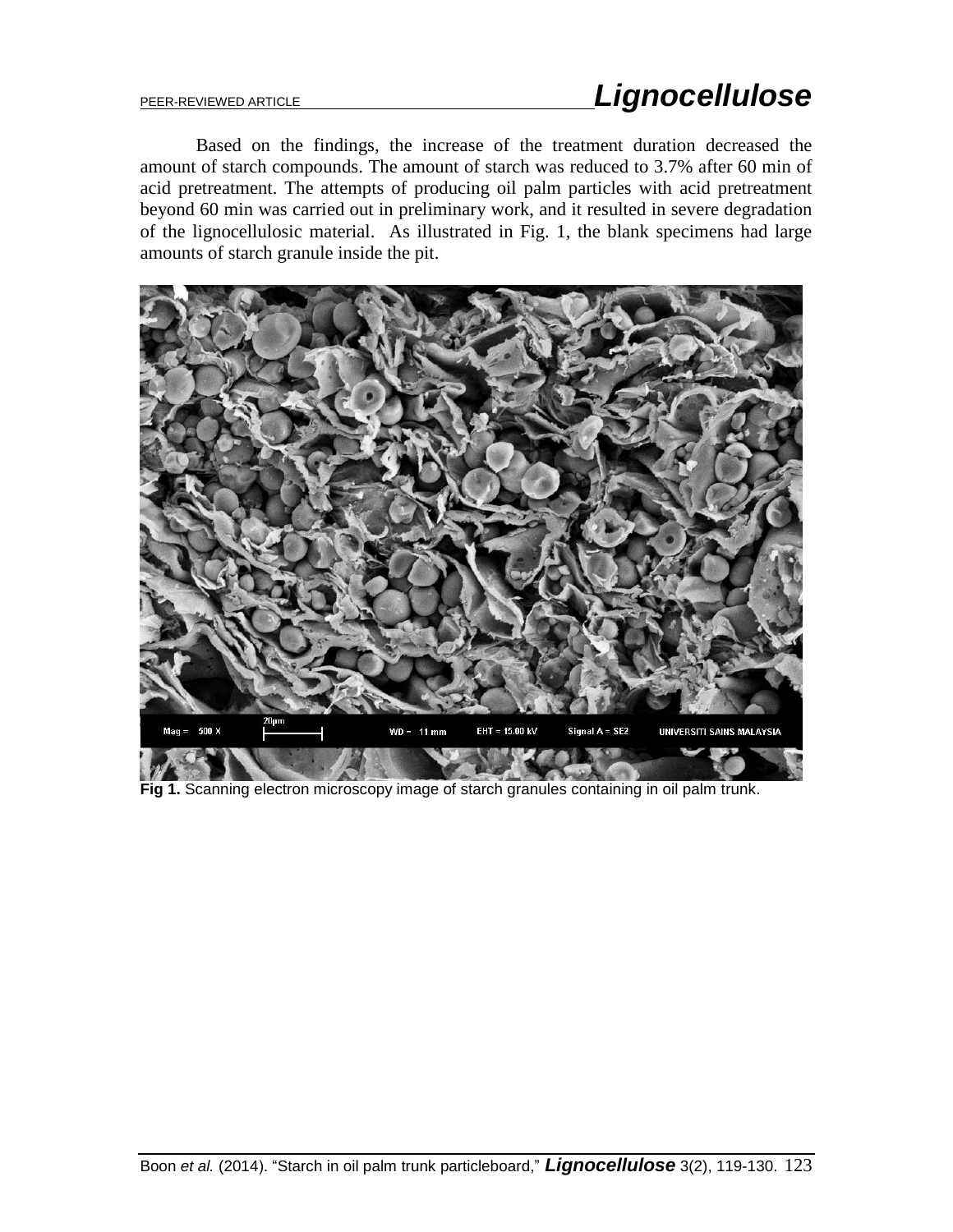# PEER-REVIEWED ARTICLE *Lignocellulose*



**Fig 2.** Scanning electron microscopy image of specimens made with particles undergone 60 min acid pretreatment.

On the other hand, specimens formed with particles that had undergone 60 min acid pretreatment, did not have starch granules inside the pit as much as blank specimens, as shown in Fig 2.

#### **Starch Characterization**

In this study, native tapioca starch was introduced to add onto the particles, as the tapioca starch has high similarity with starch found in oil palm trunk in term of shape and size (Fig. 1). This in agreement with the finding from Swinkels and Veendam (1985), compared with the starch found in scanning electron microscopy image (Fig. 1) of oil palm trunk. Furthermore, Noor *et al.* (1999) reported the amylose content of oil palm trunk starch is 19.5%. It is relatively similar with amylose content of tapioca starch reported by Swinkels and Veendam, which is 17%. However, starch extracts from oil palm trunk is not preferable, as was described by Mohd Noor *et al.* (1999) works. Based on his team finding, the starch extracted from oil palm starch using sodium metabisulfite solution in laboratory scales had lower purity. The extracted materials contained high ash content, and high protein content. Therefore, authors proposed native tapioca starch as adding starch to study the influence of starch of specimens with starch content higher than origin starch containing in oil palm trunk.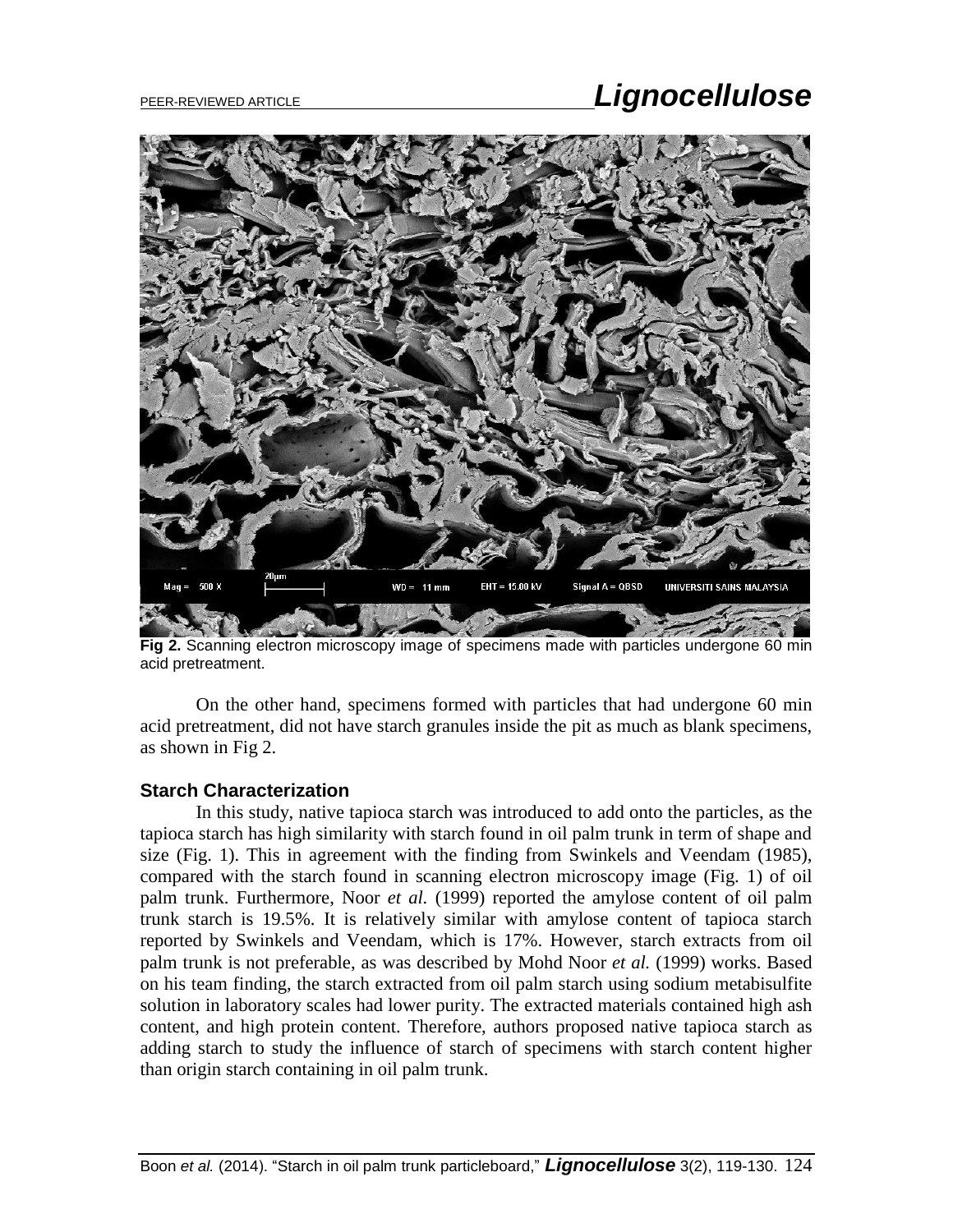From the CHN/SO analysis, the native starch used in this study containing 39.82% of carbon, 6.82% of hydrogen, 0.18% of nitrogen, and no sulphur element was detected, and the oxygen amount was estimating at 53.18%. The nitrogen element detected in the samples could be due to protein content or nitrogenated compounds. Ash content of the tapioca starch was 0.21%. This finding suggests that tapioca starch has only little impurity of protein content and ash content. Therefore, native tapioca starch that showed good purity was selected.

The thermal behavior of food grade tapioca starch was determined. The curve of DSC is shown in Fig. 3. Based on the DSC finding, the peak of melting was fall at around 90 °C while the onset temperature was around 50 °C.



**Fig 3.** Differential scanning calorimetry analysis of tapioca starch.

As can be seen in the TGA curve (Fig. 4), the decomposition rate was at around 340 °C. Therefore, based on the thermal behavior of the tapioca starch, hot pressing temperature at 200 °C was suitable for the starch to react without thermal decomposition.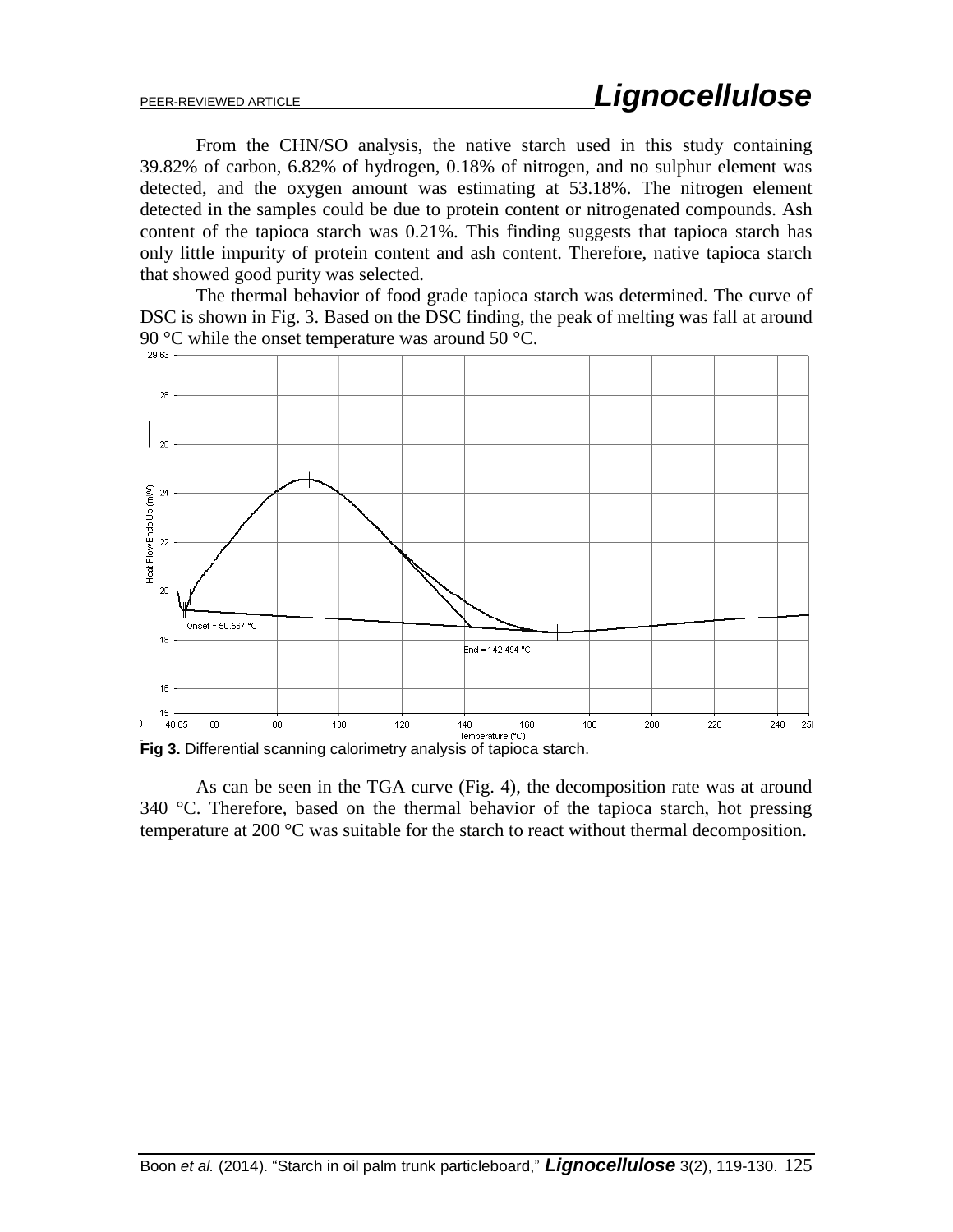# PEER-REVIEWED ARTICLE *Lignocellulose*



**Fig 4.** Thermo gravimetric analysis of tapioca starch.

#### **Thickness Swelling of Samples**

The thickness swelling of the panels is displayed in Table 2. An increase in addition of starch increased the thickness swelling of specimens. Meanwhile, the increment of acid pretreatment duration reduced the thickness swelling rate.

**Table 2.** Thickness Swelling, Internal Bond Strength and Modulus Rupture of Panel Specimens

| Specimens                                                                                           | Thickness swelling<br>(%) | Internal bond strength<br>(N/mm <sup>2</sup> ) | Modulus of rupture<br>(MPa) |
|-----------------------------------------------------------------------------------------------------|---------------------------|------------------------------------------------|-----------------------------|
| <b>Blank</b>                                                                                        | $26.00 + 0.66a$           | $0.66 + 0.01a$                                 | $15.41 + 0.23a$             |
| 3% starch add-on                                                                                    | $28.81 + 1.13b$           | $0.72 + 0.01b$                                 | $16.97 + 0.22b$             |
| 5% starch add-on                                                                                    | $31.59 + 1.42c$           | $0.76 + 0.01c$                                 | $18.35 + 0.22c$             |
| 30 min acid pretreatment                                                                            | $22.82 + 0.66d$           | $0.67 + 0.01a$                                 | $15.14 + 0.38a$             |
| 60 min acid pretreatment                                                                            | $19.28 + 0.89e$           | $0.68 + 0.01a$                                 | $15.38 + 0.46a$             |
| *Different letter within the same column are statistical significant difference at $\alpha$ = 0.05. |                           |                                                |                             |

As mentioned previously, acid pretreatment was successfully removing most of the starch containing in the oil palm trunk particles. It is a fact that starch is hydrophilic influencing properties described above (Amini *et al*. 2013). The starch content influenced the water uptake of specimens. The high temperature during hot pressing seems did not change the hydrophilic behavior of starch. The add-on of starch into specimens caused the specimens to uptake more water after being immersed into water in the thickness swelling evaluation. The penetration of water into specimens caused the release of compressive stress between particles, hence increasing the swelling rate. However, the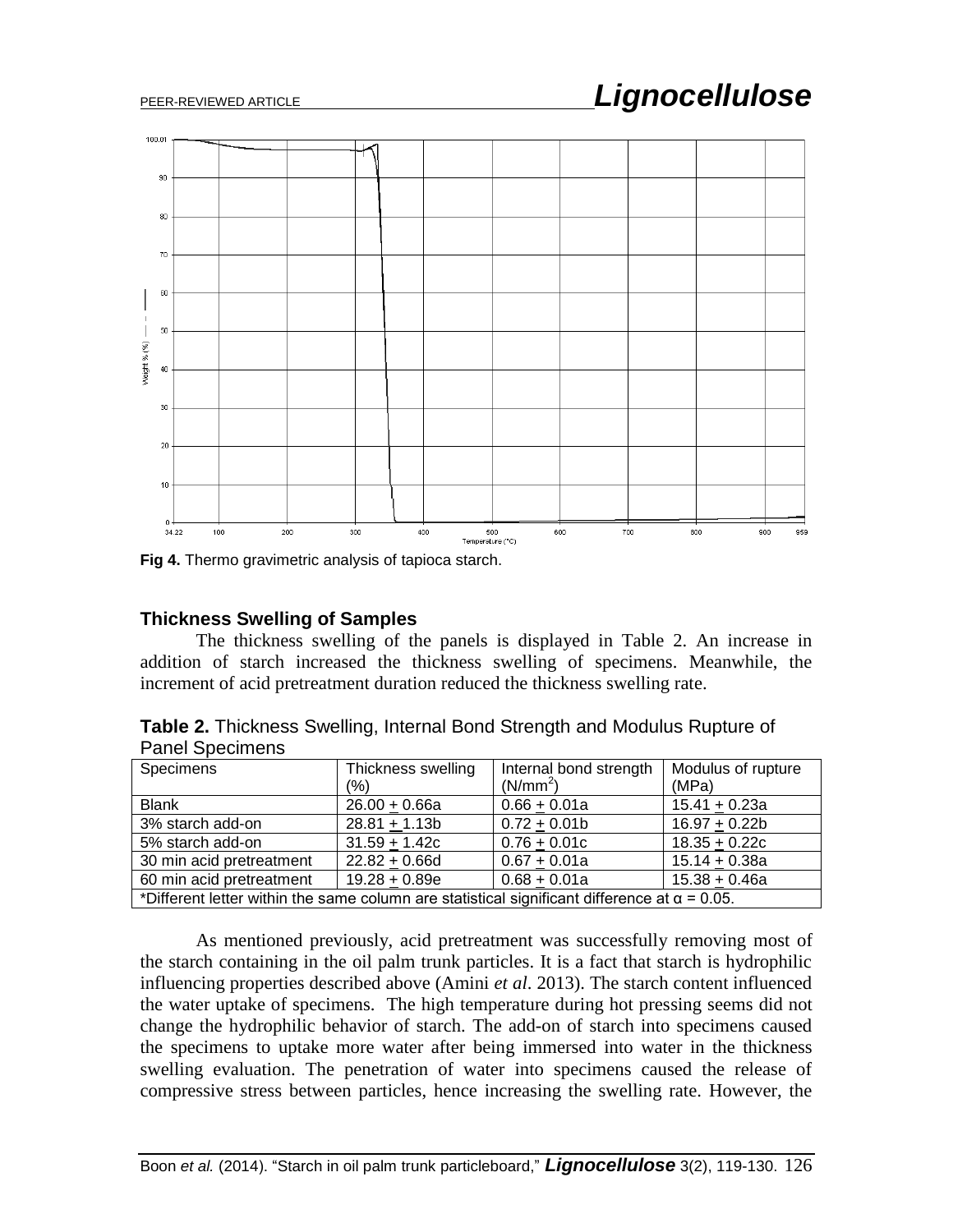reduction of water uptake of the acid pretreated specimens was not only due to starch. During acid pretreatment, the hydrophilic components such as hemicelluloses were also being hydrolysed (Anglès *et al*. 2001). This could contribute to the improvement on the stability against moisture/water uptake as well.

#### **Mechanical Properties of the Samples**

Mechanical properties of specimens, namely internal bond strength and modulus of rupture, are shown in Table 2. The increment on starch add-on amount significantly improved overall mechanical properties of the samples, Addition of starch filling the void between particles was able to improve the quality of contacts between particles. Furthermore, there is the possible of transition of starch into paste form when the starch encountering with steam moisture released from particles during hot pressing process. The resulting starch in paste form may help in improve the bonding of particles as well.

However, the mechanical properties of specimens with acid pretreatment had satisfactory strength characteristics. The mechanical properties of specimens made with acid pretreated particles showed insignificant different with specimens made with particles that had not undergone any treatment or add-on. It seems that removing the starch that originally was contained in the particles will not significantly affect the selfbonding of particles. One possible reason to explain this condition is that the starch originally contained in the particles, did not redeposit from pith and parenchyma to the surface of particles; hence the starch was not able act as a bridge to improve the bonding between particles. Thus, the starch originally contained in the particles was not able to function as binding agent to match the effect of the add-on starch. Therefore, starch contained in the particles did not significantly contribute to the bonding between particles of the particleboard without synthetic adhesive specimens.

# **Termite Decay and Soil Burial Test of the Samples**

The weight loss of specimens after being exposed to termites for 30 days is shown in Table 3.

| Specimens                                                                                           | Weight loss (%) |  |
|-----------------------------------------------------------------------------------------------------|-----------------|--|
| <b>Blank</b>                                                                                        | $73.7 + 2.1a$   |  |
| 3% starch add-on                                                                                    | $77.0 + 13.2a$  |  |
| 5% starch add-on                                                                                    | $76.9 + 6.6a$   |  |
| 30 min acid pretreatment                                                                            | $74.4 + 6.2a$   |  |
| 60 min acid pretreatment                                                                            | $71.0 + 4.6a$   |  |
| *Different letter within the same column are statistical significant difference at $\alpha$ = 0.05. |                 |  |

**Table 3.** Weight Loss of Panel Specimens after Exposed to *Macrotermes Gilvus*  for 30 days

The results showed no significant different of weight loss among the specimens. The average of weight loss of all these specimens was in the range of 71% to 77%. Also, the weight loss of all specimens had big variation. In this evaluation, the change of starch amount in the specimens was not influenced by the determination of termites in choosing target (specimens). The termites in the test arena invaded all these specimens randomly.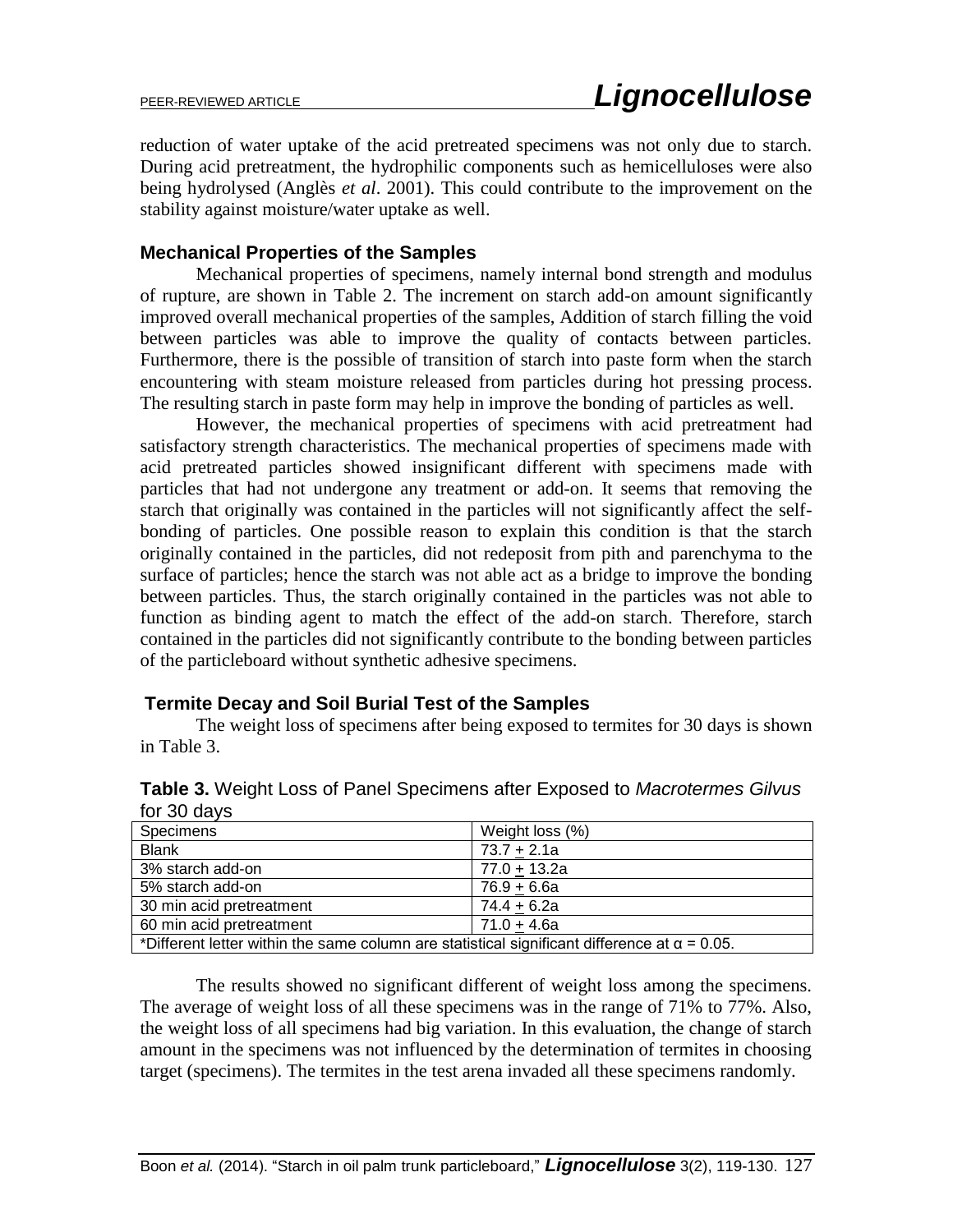The weight loss of specimens after being exposed to soil burial decay for 8 weeks is shown in Table 4. Unlike termite decay, the weight loss of some specimens after being exposed to soil burial showed significant difference. From the result, comparing to blank, increasing the starch add-on amount increased the weight loss of the specimens. Meanwhile, increasing the acid pretreatment duration resulted in decreased weight loss of the specimens.

| <u>o modino</u>                                                                                     |                 |  |
|-----------------------------------------------------------------------------------------------------|-----------------|--|
| Specimens                                                                                           | Weight loss (%) |  |
| <b>Blank</b>                                                                                        | $14.1 + 0.3ab$  |  |
| 3% starch add-on                                                                                    | $15.1 + 0.2b$   |  |
| 5% starch add-on                                                                                    | $16.8 + 0.2c$   |  |
| 30 min acid pretreatment                                                                            | $13.5 + 0.2a$   |  |
| 60 min acid pretreatment                                                                            | $12.9 + 0.8d$   |  |
| *Different letter within the same column are statistical significant difference at $\alpha$ = 0.05. |                 |  |

**Table 4.** Weight Loss of Panel Specimens after Being Exposed to Soil Burial for 8 Weeks

The soil burial decay test had a similar trend with the thickness swelling rate of the specimens. According to thickness swelling evaluation as presented previously, specimens made with particles that had undergone 60 min acid pretreatment showed the least thickness swelling rate. These specimens also resulted in the least weight loss after being exposed to soil burial test. Meanwhile, specimens made with 5% starch add-on showed the highest thickness swelling, and weight loss in soil burial decay.

It seems that weight loss in the soil burial decay was affected by water uptake ability of specimens. The staked specimens absorbed the moisture contained in the soil, and this made the specimens weak resistant against water uptake. The specimens became swollen due to the release of compressive stress, and the bonding of particles became loosened and exposing larger surface area. The bio-organisms containing in the soil were able to more easily penetrate into the loosened particles. This enlarged surface area accelerated the decay process.

Besides that water uptake ability that was influenced by starch content, the weight loss of specimens after being exposed to soil burial may also be caused by the nutrients from starch. It seems that there could also be the possibility the bio-organisms containing in the soil, especially microorganisms, were utilized preferentially by the specimens with higher starch content as starch as a source of nutrient (Borghei *et al*. 2010). With the nutrient supplies, the microorganisms that penetrated into specimens with higher starch content were able to grow faster and more sustainably in the specimens. In such, increased the weight loss of soil burial decay.

# **CONCLUSIONS**

Starch significantly influenced the properties of oil palm trunk particleboard without synthetic adhesive. The behavior of each properties of specimen influenced by starch was different.

1. Starch adversely affected water uptake of specimens, causing greater absorption. Starch is hydrophilic.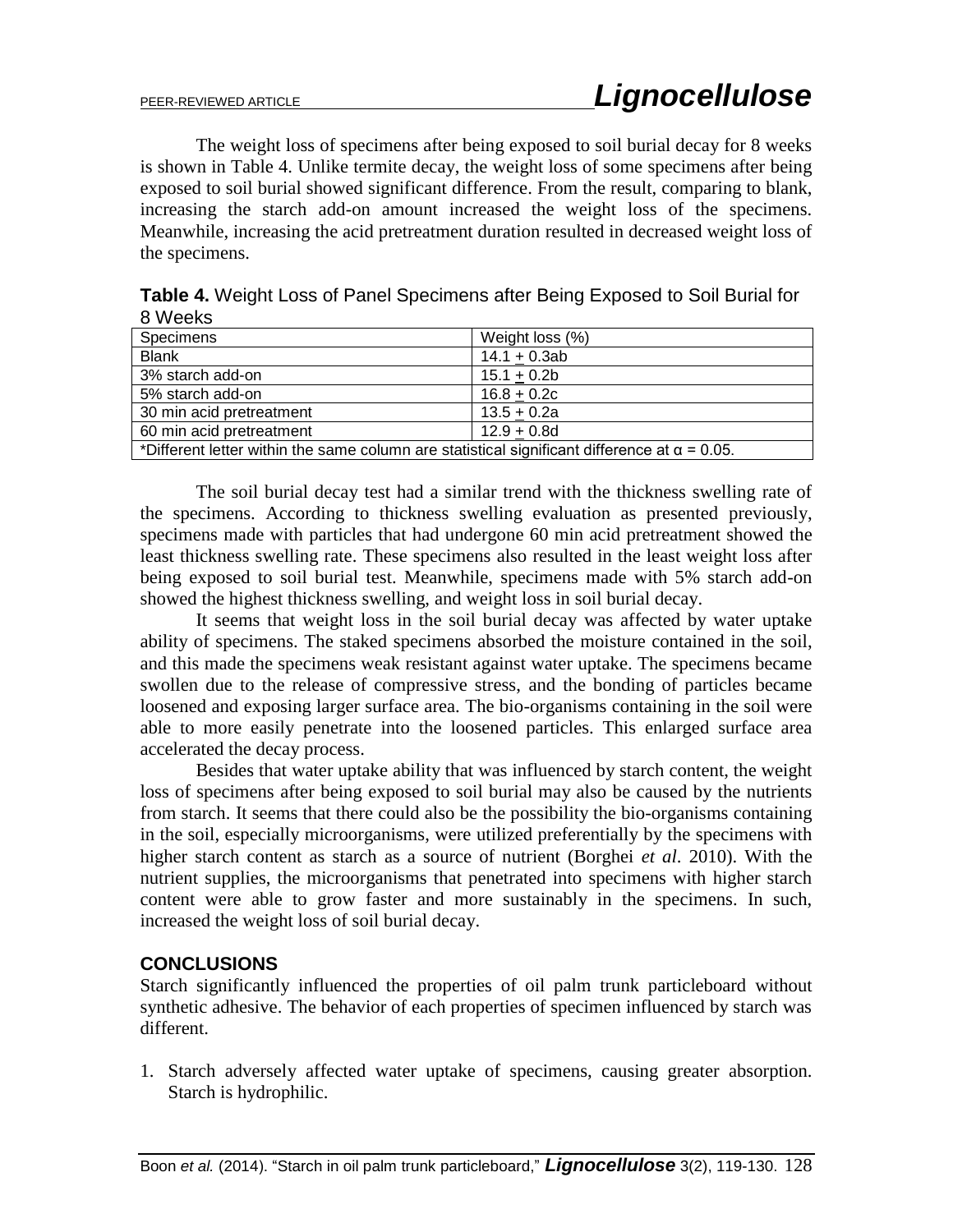- 2. Starch originally contained in the oil palm trunk showed insignificant effect on the mechanical properties of specimens; however, adding tapioca starch during the preparation resulted in an increase in mechanical properties. These results suggest that starch can be proposed as additives to enhance mechanical properties of particleboard without synthetic adhesive.
- 3. Starch did not influence the choices of termites. However, the starch content in panels affected the soil burial decay rate of specimens by way of reducing specimens resistance to water uptake. Also, starch could be the place where microorganisms are present.

# **ACKNOWLEDGMENTS**

We would like to acknowledge University Postgraduate Research Scholarship Scheme awarded to Mr. Jia Geng Boon and ERGS grant (203/PTEKIND/6730054).

# **REFERENCES CITED**

- Amini, M. H. M., Hashim, R., Hiziroglu, S., Sulaiman, N. S., Sulaiman, O. (2013) "Properties of particleboard made from Rubberwood using modified starch as binder," *Compos Part B-Eng*, *50*, 259-264
- Anglès, M.N., Ferrando, F., Farriol, X., Salvadó, J. (2001) "Suitability of steam exploded residual softwood for the production of binderless panels. Effect of the pre-treatment severity and lignin addition," *Biomass Bioenerg*, *21*, 211-224.
- ASTM D3345-74 (1999) Standard test method for laboratory evaluation of wood and other cellulosic materials for resistance to termites.
- Boon, J. G., Hashim, R., Sulaiman, O., Hiziroglu, S., Sugimoto, T., Sato, M. (2013) "Influence of processing parameters on some properties of oil palm trunk binderless particleboard," *Eur J Wood Wood Prod, 71*, 583-589.
- Borghei, M., Karbassi, A., Khoramnejadian, S., Oromiehie, A., Javid, A. H. (2010) "Microbial biodegradable potato starch based low density polyethylene," *Afr J Biotechnol*, *9*, 4075-4080.
- BS 1982-2 (1990) Fungal resistance of panel products made of or containing materials of organic origin. Method for determination of resistance to cellulose-decomposing microfungi. British Standards Institution, London.
- Buyuksari, U., Ayrilmis, N., Avci, E., Koc, E. (2010) "Evaluation of the physical, mechanical properties and formaldehyde emission of particleboard manufactured from wate stone pine (*Pinus Pinea* L.) cones," *Bioresoure Technol*, *101*, 255-259.
- EN 310 (1993) Wood-based panel. Determination of modulus of elasticity in bending and of bending strength. European Committee for Standardization, Brussels.
- EN 317 (1993) Particleboards and fibreboards. Determination of of swelling in thickness after immersion in water. European Committee for Standardization, Brussels.
- EN 319 (1993) Particleboards and fibreboards. Determination of tensile strength perpendicular to the plane of the board. European Committee for Standardization, Brussels.